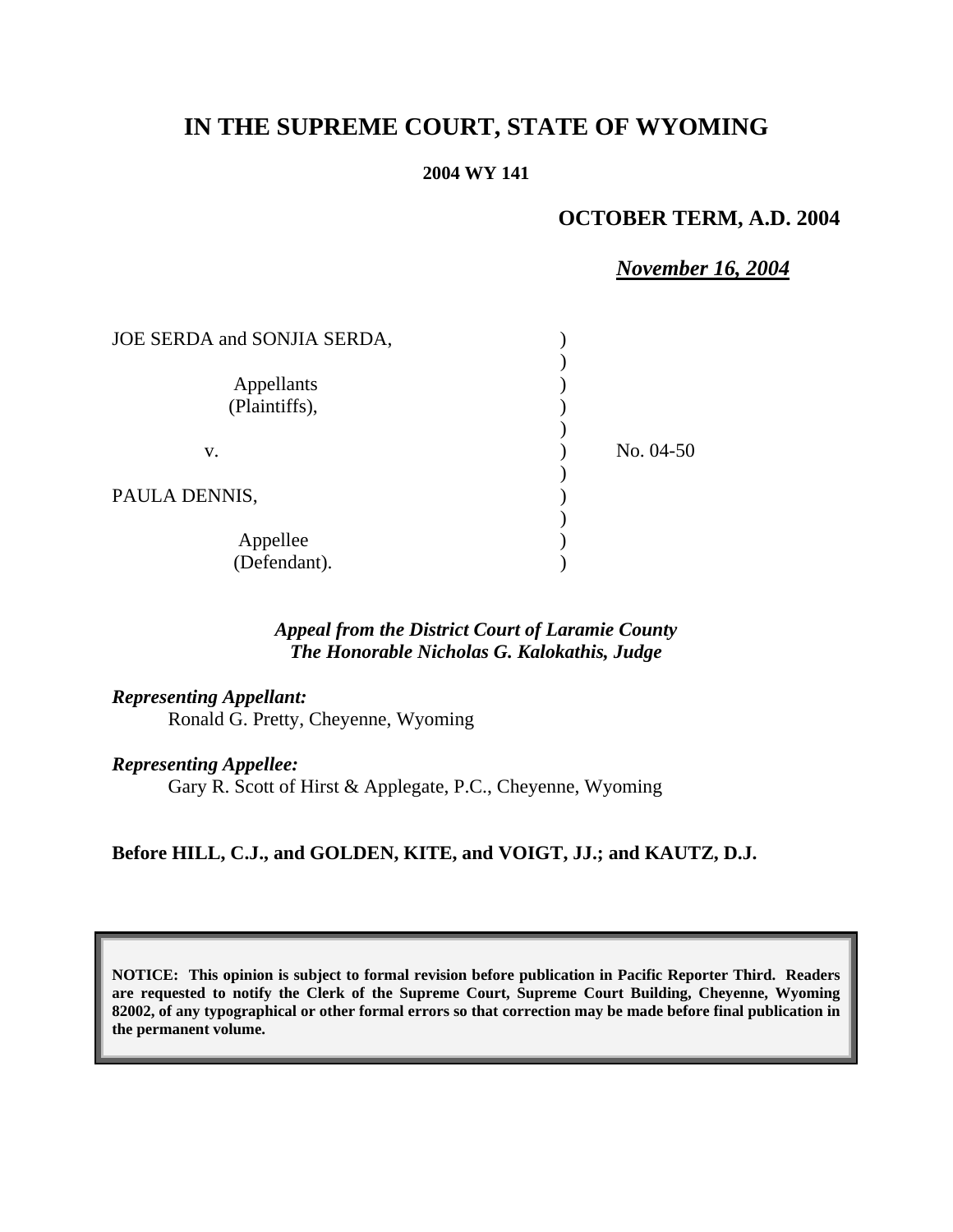**GOLDEN**, Justice.

[¶1] Following a defense verdict in a motor vehicle collision case, the Serdas appeal certain evidentiary rulings by the trial court. Finding the issues to be moot, we dismiss this appeal.

#### **ISSUES**

[¶2] The Serdas present the following issues:

1. Can the legislature decide what evidence can be introduced into a trial[?]

2. Did the court err by allowance of the introduction of the allegation that a witness smelled alcohol on the appellant's breath[?]

Dennis adds one further issue: "Was any err [sic] of the trial court harmless since the jury found that neither Plaintiff had been damaged as a result of the accident?"

### **FACTS**

[¶3] Joe Serda was involved in a traffic accident with Paula Dennis. Mr. Serda and his wife sued Dennis for personal injury damages, and a jury trial was held. Both Mr. Serda and Dennis blamed the other for running a red light. Dennis was issued a citation at the scene of the accident for running a red light, but she contested the citation, and the citation was dismissed. The trial court did not allow any information regarding the traffic citation issued to Dennis to be introduced at trial, possibly applying the dictates of Wyo. Stat. Ann. § 31-5- 1208 as it interpreted them.<sup>1</sup> A tow truck driver at the scene of the accident testified at trial that he smelled alcohol on Serda's breath. After trial, the jury apportioned fault, finding Dennis was 10% at fault and Serda was 90% at fault, and determined that the Serdas suffered no damages.

#### **DISCUSSION**

[¶4] In this appeal, the Serdas only challenge rulings relating to the issue of liability. Their first argument is that evidence regarding the issuance of the citation to Dennis should have been admissible. Their second argument is that evidence regarding the perceived presence of alcohol on Mr. Serda's breath should not have been admissible. The only

<sup>&</sup>lt;sup>1</sup> Title 31, Chapter 5 deals with motor vehicle regulation. Wyo. Stat. Ann. § 31-5-1208 (LexisNexis 2003) states: "No evidence of the conviction of any person for any violation of this act is admissible in any court in any civil action." There is some debate as to the actual foundation applied by the trial court for its ruling.